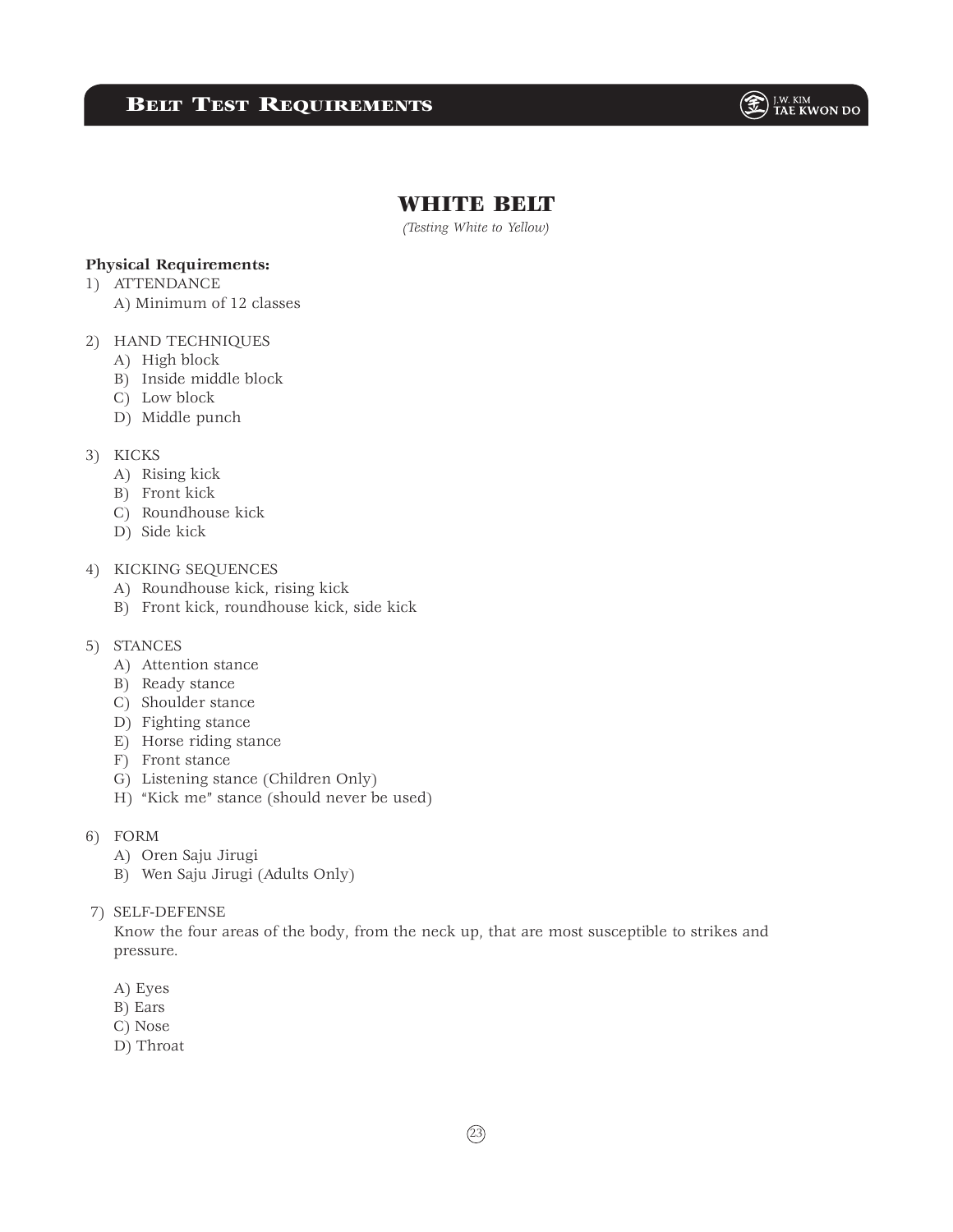

# WHITE BELT

*(Testing White to Yellow)*

### **Mental Requirements:**

- 1) WHAT IS TAEKWONDO?
	- Taekwondo is a Korean martial art, which originated about 2000 years ago. "Tae" means techniques of the foot – kicking and jumping. "Kwon" means the techniques of the hand – punches, strikes, and blocks. "Do" means the art and manner of life. SIR/MA'AM!
- 2) WHY DO YOU BOW?
	- We bow to show respect. SIR/MA'AM!
- 3) WHEN DO YOU BOW?
	- We bow when we enter/exit the school
	- We bow when we enter/exit the Dojang (training area)
	- We bow to the Masters
	- We bow to the Instructors
	- We bow to all other black belts and our fellow students

### 4) WHAT IS THE MEANING OF THE WHITE BELT?

- The white belt signifies purity, no knowledge of Taekwondo. SIR/MA'AM!
- 5) COUNT FROM 1 TO 5 IN KOREAN
	- One Hana
	- Two Dule
	- Three Set
	- Four Net
	- Five Dasot

## 6) TENETS OF TAEKWONDO AND THEIR MEANING

- Courtesy Be nice to others and treat them with respect.
- Integrity Do not lie and treat others fairly.
- Perseverance Never give up.
- Indomitable spirit Keep a positive attitude.
- Self-control Control your thoughts, words, and actions.

#### 7) KOREAN TERMINOLOGY

- Rising kick Podo Oligui
- Front snap kick Ap Chaggie
- Roundhouse kick Pique Chaggie
- Side kick Yop Chaggie
- Fighting Stance Gyorugy Jazae